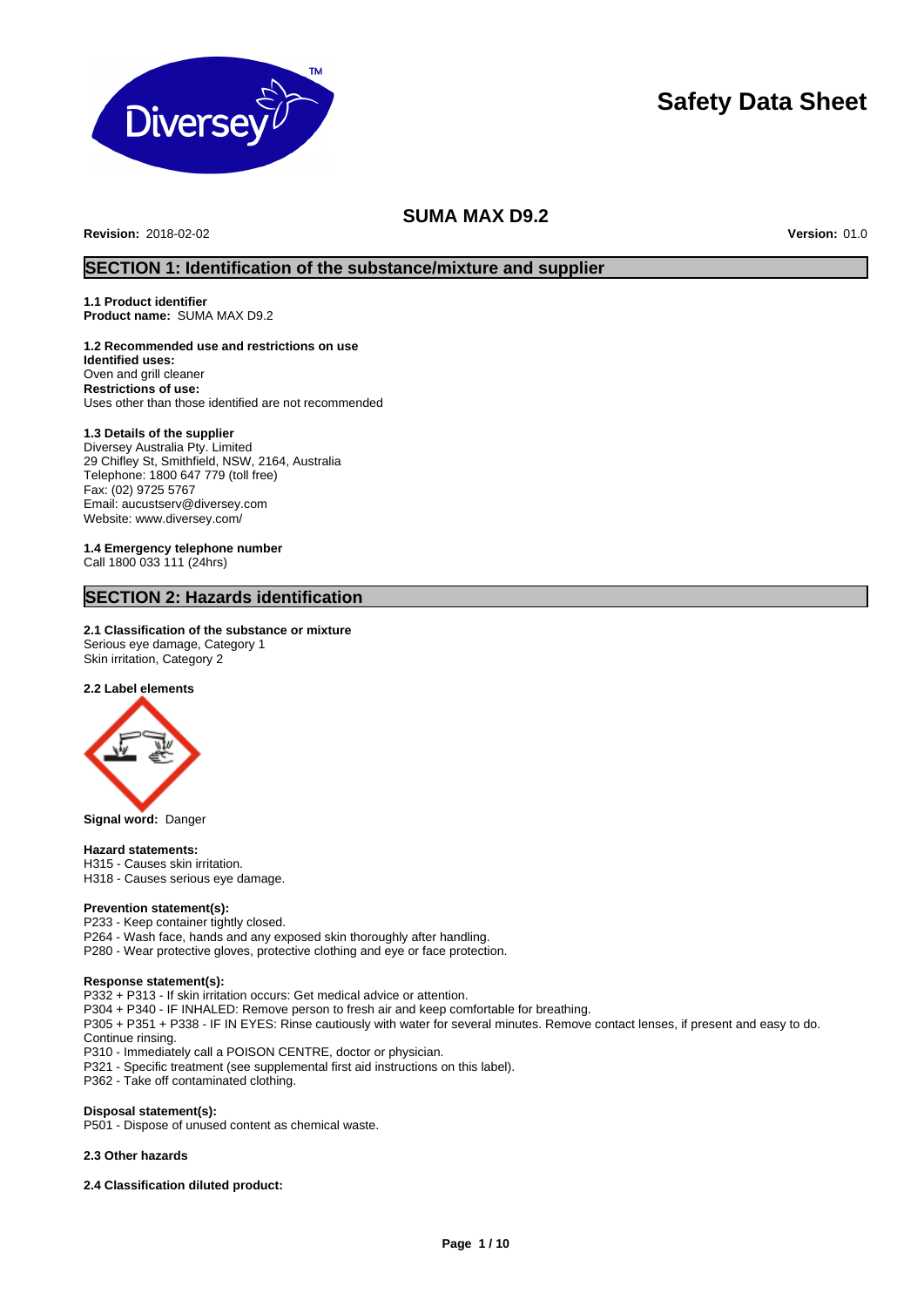Recommended maximum concentration (%): 10

Not classified as hazardous

# **SECTION 3: Composition/information on ingredients**

## **3.1 Substances / Mixtures**

| Ingredient(s)                              | <b>CAS number</b> | <b>EC</b> number | Weight<br>percent |
|--------------------------------------------|-------------------|------------------|-------------------|
| (2-methoxymethylethoxy)propanol            | 34590-94-8        | 252-104-2        | $3 - 10$          |
| Alcohols, C10-12, ethoxylated propoxylated | 68154-97-2        |                  | $3 - 10$          |
| 2-aminoethanol                             | 141-43-5          | 205-483-3        |                   |

Non-hazardous ingredients are the remainder and add up to 100%.

\* Polymer.

Workplace exposure limit(s), if available, are listed in subsection 8.1. For the full text of the H and AUH phrases mentioned in this Section, see Section 16.

# **SECTION 4: First aid measures**

| 4.1 Description of first aid measures                           |                                                                                                                                                                                                                           |
|-----------------------------------------------------------------|---------------------------------------------------------------------------------------------------------------------------------------------------------------------------------------------------------------------------|
| Inhalation:                                                     | Remove person to fresh air and keep comfortable for breathing. Get medical attention or advice if<br>vou feel unwell.                                                                                                     |
| <b>Skin contact:</b>                                            | Wash skin with plenty of lukewarm, gently flowing water. If skin irritation occurs: Get medical advice<br>or attention.                                                                                                   |
| Eye contact:                                                    | Hold eyelids apart and flush eyes with plenty of lukewarm water for at least 15 minutes. Remove<br>contact lenses, if present and easy to do. Continue rinsing. Immediately call a POISON CENTRE,<br>doctor or physician. |
| Ingestion:                                                      | Rinse mouth. Immediately drink 1 glass of water. Never give anything by mouth to an unconscious<br>person. Get medical attention or advice if you feel unwell.                                                            |
| Self-protection of first aider:                                 | Consider personal protective equipment as indicated in subsection 8.2.                                                                                                                                                    |
| <b>First aid facilities:</b>                                    | Eyewash facilities should be considered in a workplace where necessary.                                                                                                                                                   |
| 4.2 Most important symptoms and effects, both acute and delayed |                                                                                                                                                                                                                           |
| Inhalation:                                                     | No known effects or symptoms in normal use.                                                                                                                                                                               |
| Skin contact:                                                   | Causes irritation.                                                                                                                                                                                                        |

**Eye contact:** Causes severe or permanent damage. **Ingestion:** No known effects or symptoms in normal use.

**4.3 Indication of any immediate medical attention and special treatment needed** No information available on clinical testing and medical monitoring. Specific toxicological information on substances, if available, can be found in section 11.

Poison Information Center: Call 13 11 26 (Australia Wide).

# **SECTION 5: Firefighting measures**

## **5.1 Extinguishing media**

Carbon dioxide. Dry powder. Water spray jet. Fight larger fires with water spray jet or alcohol-resistant foam.

#### **5.2 Special hazards arising from the substance or mixture** No special hazards known.

## **5.3 Advice for firefighters**

As in any fire, wear self contained breathing apparatus and suitable protective clothing including gloves and eye/face protection.

### **5.4 Hazchem code**

*None allocated*

# **SECTION 6: Accidental release measures**

## **6.1 Personal precautions, protective equipment and emergency procedures**

Wear suitable protective clothing, gloves and eye/face protection.

## **6.2 Environmental precautions**

Do not allow to enter drainage system, surface or ground water.

### **6.3 Methods and material for containment and cleaning up**

Absorb with liquid-binding material (sand, diatomite, universal binders, sawdust).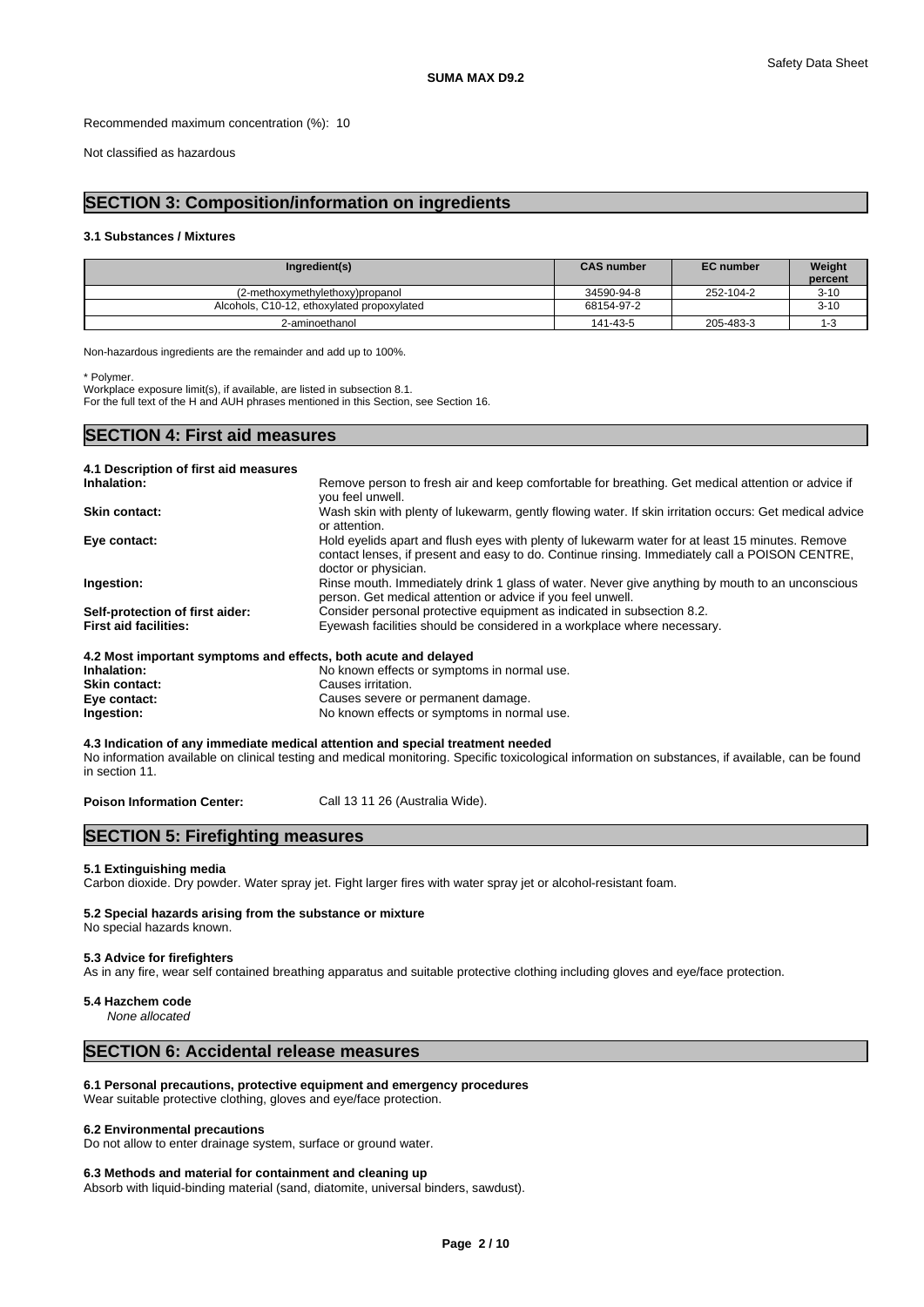### **6.4 Reference to other sections**

For personal protective equipment see subsection 8.2. For disposal considerations see section 13.

# **SECTION 7: Handling and storage**

### **7.1 Precautions for safe handling**

**Measures to prevent fire and explosions:** No special precautions required.

### **Measures required to protect the environment:**

For environmental exposure controls see subsection 8.2.

#### **Advices on general occupational hygiene:**

Handle in accordance with good industrial hygiene and safety practice. Keep away from food, drink and animal feeding stuffs. Do not mix with other products unless adviced by Diversey. Wash hands before breaks and at the end of workday. Wash face, hands and any exposed skin thoroughly after handling. Take off immediately all contaminated clothing. Wash contaminated clothing before reuse. Use personal protective equipment as required. Avoid contact with eyes. Use only with adequate ventilation.

## **7.2 Conditions for safe storage, including any incompatibilities**

Store in accordance with local and national regulations. Keep only in original packaging. Store in a closed container. For conditions to avoid see subsection 10.4. For incompatible materials see subsection 10.5.

#### **7.3 Specific end use(s)**

No specific advice for end use available.

# **SECTION 8: Exposure controls/personal protection**

### **8.1 Control parameters Workplace exposure limits**

Air limit values, if available:

| Ingredient(s)                   | Long term value(s)<br>(TWA)   | Short term value(s)<br>(STEL) | Peak value(s) |
|---------------------------------|-------------------------------|-------------------------------|---------------|
| (2-methoxymethylethoxy)propanol | 50 ppm<br>308 mg/m $3$        |                               |               |
| 2-aminoethanol                  | 3 ppm<br>$7.5 \text{ mg/m}^3$ | 6 ppm<br>15 mg/m $3$          |               |

Biological limit values, if available:

#### **8.2 Exposure controls**

*The following information applies for the uses indicated in subsection 1.2 of the Safety Data Sheet. If available, please refer to the product information sheet for application and handling instructions. Normal use conditions are assumed for this section.*

*Recommended safety measures for handling the undiluted product: Covering activities such as filling and transfer of product to application equipment, flasks or buckets*

| Appropriate engineering controls:       | If the product is diluted by using specific dosing systems with no risk of splashes or direct skin<br>contact, the personal protection equipment as described in this section is not required. |
|-----------------------------------------|------------------------------------------------------------------------------------------------------------------------------------------------------------------------------------------------|
| Appropriate organisational controls:    | Avoid direct contact and/or splashes where possible. Train personnel.                                                                                                                          |
| Personal protective equipment           |                                                                                                                                                                                                |
| Eye / face protection:                  | Safety glasses or goggles (EN 166).                                                                                                                                                            |
| Hand protection:                        | Chemical-resistant protective gloves (EN 374). Verify instructions regarding permeability and                                                                                                  |
|                                         | breakthrough time, as provided by the gloves supplier. Consider specific local use conditions, such<br>as risk of splashes, cuts, contact time and temperature.                                |
|                                         | Suggested gloves for prolonged contact: Material: butyl rubber Penetration time: >= 480 min<br>Material thickness: $>= 0.7$ mm                                                                 |
|                                         | Suggested gloves for protection against splashes: Material: nitrile rubber Penetration time: >= 30<br>min Material thickness: $>= 0.4$ mm                                                      |
|                                         | In consultation with the supplier of protective gloves a different type providing similar protection may<br>be chosen.                                                                         |
| <b>Body protection:</b>                 | Wear chemical-resistant clothing and boots in case direct dermal exposure and/or splashes may<br>occur (EN 14605).                                                                             |
| <b>Respiratory protection:</b>          | No special requirements under normal use conditions.                                                                                                                                           |
| <b>Environmental exposure controls:</b> | No special requirements under normal use conditions.                                                                                                                                           |
|                                         |                                                                                                                                                                                                |

*Recommended safety measures for handling the diluted product:*

**Recommended maximum concentration (%):** 10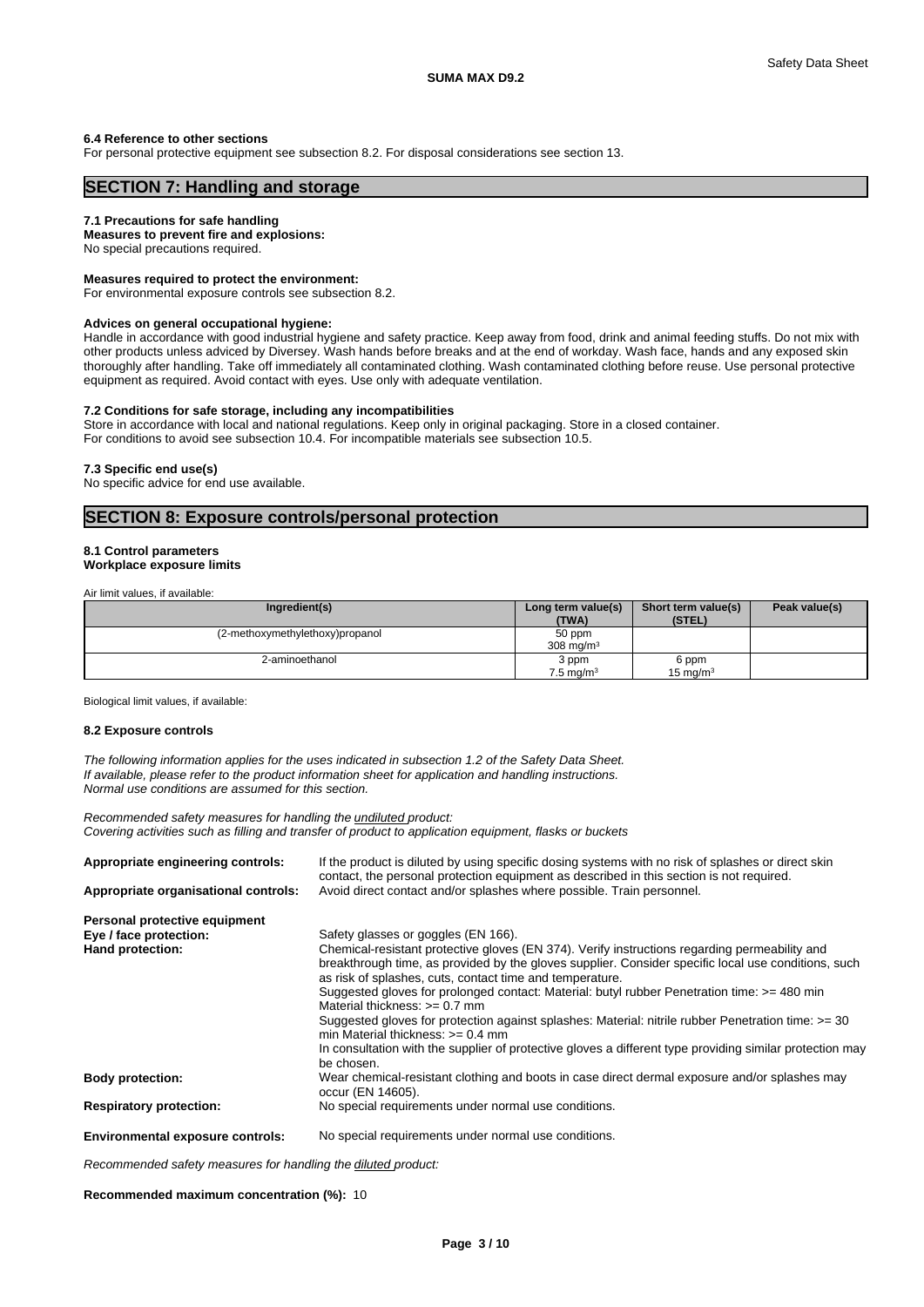### **SUMA MAX D9.2**

| Appropriate engineering controls:<br>Appropriate organisational controls: | Use only in well ventilated areas.<br>No special requirements under normal use conditions.                                                        |
|---------------------------------------------------------------------------|---------------------------------------------------------------------------------------------------------------------------------------------------|
| Personal protective equipment                                             |                                                                                                                                                   |
| Eye / face protection:                                                    | Safety glasses are not normally required. However, their use is recommended in those cases<br>where splashes may occur when handling the product. |
| Hand protection:                                                          | Rinse and dry hands after use. For prolonged contact protection for the skin may be necessary.                                                    |
| <b>Body protection:</b>                                                   | No special requirements under normal use conditions.                                                                                              |
| <b>Respiratory protection:</b>                                            | No special requirements under normal use conditions.                                                                                              |
| <b>Environmental exposure controls:</b>                                   | No special requirements under normal use conditions.                                                                                              |

# **SECTION 9: Physical and chemical properties**

### **9.1 Information on basic physical and chemical properties**

**Physical State:** Liquid **Colour:** Clear, Brown **Odour:** Product specific **Odour threshold:** Not applicable *( UN Manual of Tests and Criteria, section 32, L.2 )* **Solubility in / Miscibility with Water:** Not miscible or difficult to mix Substance data, partition coefficient n-octanol/water (log Kow): see subsection 12.3 **Decomposition temperature:** Not applicable. **pH:** ≈ 11.3 (neat) **Dilution pH:** < 10 (1%) **Melting point/freezing point (°C):** Not determined Not relevant to classification of this product **Initial boiling point and boiling range (°C):** Not determined **Flash point (°C):** Not applicable. **Sustained combustion:** Not applicable. **Evaporation rate:** Not determined **Flammability (solid, gas):** Not determined **Upper/lower flammability limit (%):** Not determined **Vapour pressure:** Not determined **Vapour density:** Not determined **Relative density:** Not determined **Partition coefficient: n-octanol/water** No information available. **Autoignition temperature:** Not determined **Viscosity:** Not determined **Explosive properties:** Not explosive. **Oxidising properties:** Not oxidising

**9.2 Other information Surface tension (N/m):** Not determined **Corrosion to metals:** Not corrosive

# **SECTION 10: Stability and reactivity**

#### **10.1 Reactivity**

No reactivity hazards known under normal storage and use conditions.

#### **10.2 Chemical stability** Stable under normal storage and use conditions.

## **10.3 Possibility of hazardous reactions**

No hazardous reactions known under normal storage and use conditions.

## **10.4 Conditions to avoid**

None known under normal storage and use conditions.

### **10.5 Incompatible materials**

Reacts with acids.

### **10.6 Hazardous decomposition products**

None known under normal storage and use conditions.

# **SECTION 11: Toxicological information**

## **11.1 Information on toxicological effects**

**Method / remark**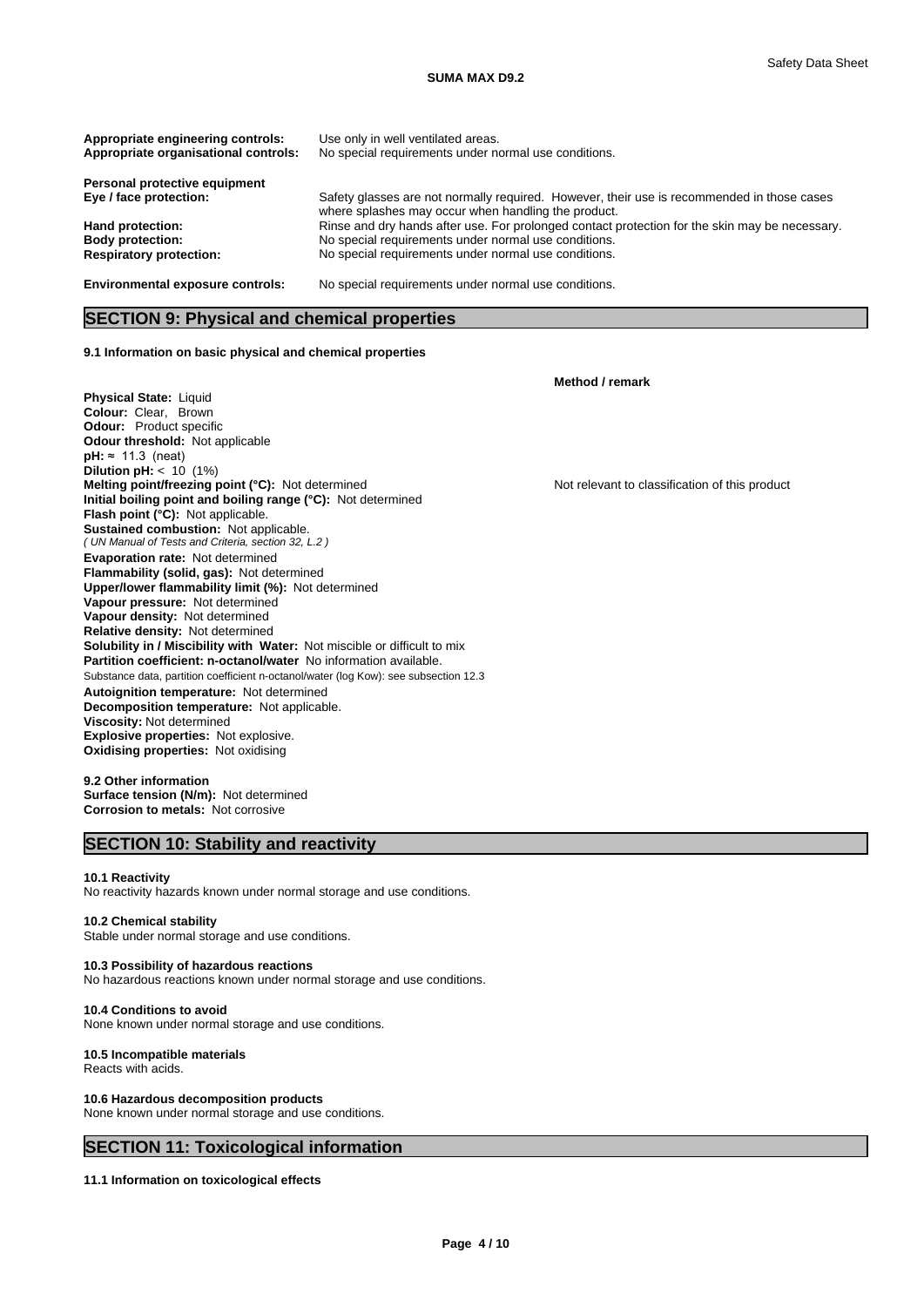## Mixture data:.

### **Relevant calculated ATE(s):**

ATE - Oral (mg/kg): >5000 ATE - Dermal (mg/kg): >5000 ATE - Inhalatory, vapours (mg/l): >50

Substance data, where relevant and available, are listed below:.

# **Acute toxicity** Acute oral toxicity

| Ingredient(s)                              | Endpoint  | Value<br>(mg/kg)     | <b>Species</b> | <b>Method</b>     | <b>Exposure</b><br>time (h) |
|--------------------------------------------|-----------|----------------------|----------------|-------------------|-----------------------------|
| (2-methoxymethylethoxy)propanol            | $LD_{50}$ | >4000                | Rat            | Method not given  |                             |
| Alcohols, C10-12, ethoxylated propoxylated |           | No data<br>available |                |                   |                             |
| 2-aminoethanol                             | $LD_{50}$ | 1515                 | Rat            | OECD 401 (EU B.1) |                             |

Acute dermal toxicity

| Ingredient(s)                              | <b>Endpoint</b> | Value<br>(mg/kg)     | <b>Species</b> | <b>Method</b>    | <b>Exposure</b><br>time (h) |
|--------------------------------------------|-----------------|----------------------|----------------|------------------|-----------------------------|
| (2-methoxymethylethoxy)propanol            | ∟D 50           | 9510                 | Rabbit         | Method not aiven |                             |
| Alcohols, C10-12, ethoxylated propoxylated |                 | No data<br>available |                |                  |                             |
| 2-aminoethanol                             | ∟D 50           | 1025                 | Rabbit         | Method not given |                             |

Acute inhalative toxicity

| Ingredient(s)                              | Endpoint        | Value<br>(mg/l)                                 | <b>Species</b> | <b>Method</b>      | <b>Exposure</b><br>time (h) |
|--------------------------------------------|-----------------|-------------------------------------------------|----------------|--------------------|-----------------------------|
| (2-methoxymethylethoxy)propanol            | LC <sub>0</sub> | > 1.667<br>(vapour) No<br>mortality<br>observed | Rat            |                    |                             |
| Alcohols, C10-12, ethoxylated propoxylated |                 | No data<br>available                            |                |                    |                             |
| 2-aminoethanol                             |                 | No mortality<br>observed                        | Rat            | Non quideline test | 6                           |

# **Irritation and corrosivity** Skin irritation and corrosivity

| Ingredient(s)                              | Result            | <b>Species</b> | <b>Method</b>     | <b>Exposure time</b> |
|--------------------------------------------|-------------------|----------------|-------------------|----------------------|
| (2-methoxymethylethoxy)propanol            | Not irritant      |                | Method not given  |                      |
| Alcohols, C10-12, ethoxylated propoxylated | No data available |                |                   |                      |
| 2-aminoethanol                             | Corrosive         | Rabbit         | OECD 404 (EU B.4) |                      |

Eye irritation and corrosivity

| Ingredient(s)                              | Result                       | <b>Species</b> | <b>Method</b>     | <b>Exposure time</b> |
|--------------------------------------------|------------------------------|----------------|-------------------|----------------------|
| (2-methoxymethylethoxy)propanol            | Not corrosive or<br>irritant |                | Method not given  |                      |
| Alcohols, C10-12, ethoxylated propoxylated | No data available            |                |                   |                      |
| 2-aminoethanol                             | Severe damage                | Rabbit         | OECD 405 (EU B.5) |                      |

Respiratory tract irritation and corrosivity

| Ingredient(s)                              | Result                             | <b>Species</b> | <b>Method</b>    | <b>Exposure time</b> |
|--------------------------------------------|------------------------------------|----------------|------------------|----------------------|
| (2-methoxymethylethoxy)propanol            | No data available                  |                |                  |                      |
| Alcohols, C10-12, ethoxylated propoxylated | No data available                  |                |                  |                      |
| 2-aminoethanol                             | Irritating to<br>respiratory tract |                | Method not given |                      |

# **Sensitisation** Sensitisation by skin contact

| Ingredient(s)                              | <b>Result</b>     | <b>Species</b> | <b>Method</b>                      | <b>Exposure time (h)</b> |
|--------------------------------------------|-------------------|----------------|------------------------------------|--------------------------|
| (2-methoxymethylethoxy)propanol            | Not sensitising   |                | Method not aiven                   |                          |
| Alcohols, C10-12, ethoxylated propoxylated | No data available |                |                                    |                          |
| 2-aminoethanol                             | Not sensitising   | Guinea pig     | OECD 406 (EU B.6) /<br><b>GPMT</b> |                          |

Sensitisation by inhalation

| Ingredient(s)                              | Result            | <b>Species</b> | <b>Method</b> | <b>Exposure time</b> |
|--------------------------------------------|-------------------|----------------|---------------|----------------------|
| (2-methoxymethylethoxy)propanol            | No data available |                |               |                      |
| Alcohols, C10-12, ethoxylated propoxylated | No data available |                |               |                      |
| 2-aminoethanol                             | No data available |                |               |                      |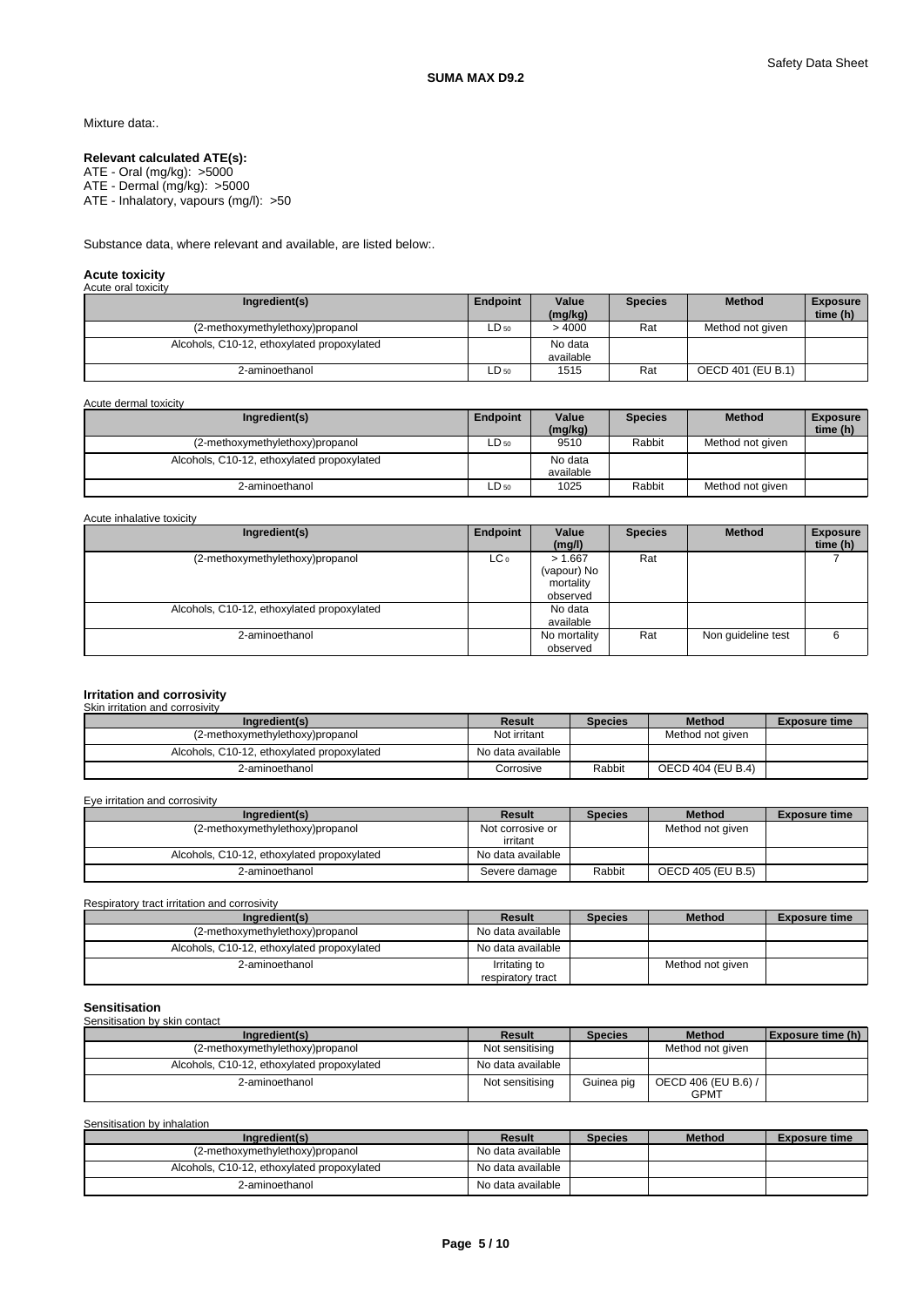# **CMR effects (carcinogenicity, mutagenicity and toxicity for reproduction)** Mutagenicity

| <b>Mulagericity</b>                        |                                        |                                   |                                                            |                       |
|--------------------------------------------|----------------------------------------|-----------------------------------|------------------------------------------------------------|-----------------------|
| Ingredient(s)                              | <b>Result (in-vitro)</b>               | <b>Method</b>                     | <b>Result (in-vivo)</b>                                    | <b>Method</b>         |
|                                            |                                        | (in-vitro)                        |                                                            | (in-vivo)             |
| (2-methoxymethylethoxy)propanol            | No evidence for mutagenicity, negative | Method not                        | No data available                                          |                       |
|                                            | test results                           | given                             |                                                            |                       |
| Alcohols, C10-12, ethoxylated propoxylated | No data available                      |                                   | No data available                                          |                       |
| 2-aminoethanol                             | No evidence for mutagenicity, negative |                                   | <b>OECD 471 (EU No evidence for mutagenicity, negative</b> | <b>IOECD 474 (EUI</b> |
|                                            | test results                           | <b>B.12/13) OECDItest results</b> |                                                            | B.12                  |
|                                            |                                        | 1473 OECD 4761                    |                                                            |                       |
|                                            |                                        | (Mouse                            |                                                            |                       |
|                                            |                                        | lymphoma)                         |                                                            |                       |

## **Carcinogenicity**

| Ingredient(s)                              | <b>Effect</b>                                          |
|--------------------------------------------|--------------------------------------------------------|
| (2-methoxymethylethoxy)propanol            | No evidence for carcinogenicity, negative test results |
| Alcohols, C10-12, ethoxylated propoxylated | No data available                                      |
| 2-aminoethanol                             | No evidence for carcinogenicity, weight-of-evidence    |

# Toxicity for reproduction

| Ingredient(s)          | <b>Endpoint</b> | <b>Specific effect</b> | Value<br>$(mq/kg$ bw/d) | <b>Species</b> | <b>Method</b> | <b>Exposure</b><br>time | <b>Remarks and other effects</b><br>reported                         |
|------------------------|-----------------|------------------------|-------------------------|----------------|---------------|-------------------------|----------------------------------------------------------------------|
| (2-methoxymethylethox) |                 |                        | No data                 |                |               |                         | No evidence for reproductive                                         |
| y)propanol             |                 |                        | available               |                |               |                         | toxicity                                                             |
| Alcohols, C10-12.      |                 |                        | No data                 |                |               |                         |                                                                      |
| ethoxylated            |                 |                        | available               |                |               |                         |                                                                      |
| propoxylated           |                 |                        |                         |                |               |                         |                                                                      |
| 2-aminoethanol         | <b>NOAEL</b>    | Developmental toxicity | > 75                    | Rabbit         | OECD 414      |                         | $\left  6 - 15 \text{ day(s)} \right $ No evidence for developmental |
|                        |                 |                        |                         |                | (EU B.31),    |                         | toxicity No evidence for                                             |
|                        |                 |                        |                         |                | oral          |                         | reproductive toxicity                                                |

# **Repeated dose toxicity** Sub-acute or sub-chronic oral toxicity

| <u>UUD-ACULE OF SUD-CHIUHIC UITAL IUAICILY</u> |                 |              |                |               |                    |                                                 |
|------------------------------------------------|-----------------|--------------|----------------|---------------|--------------------|-------------------------------------------------|
| Ingredient(s)                                  | <b>Endpoint</b> | Value        | <b>Species</b> | <b>Method</b> |                    | <b>Exposure   Specific effects and organs  </b> |
|                                                |                 | (mg/kg bw/d) |                |               | $ time$ (days) $ $ | affected                                        |
| (2-methoxymethylethoxy)propanol                |                 | No data      |                |               |                    |                                                 |
|                                                |                 | available    |                |               |                    |                                                 |
| Alcohols, C10-12, ethoxylated propoxylated     |                 | No data      |                |               |                    |                                                 |
|                                                |                 | available    |                |               |                    |                                                 |
| 2-aminoethanol                                 | <b>NOAEL</b>    | 300          | Rat            |               | 75                 |                                                 |
|                                                |                 |              |                |               |                    |                                                 |

## Sub-chronic dermal toxicity

| Ingredient(s)                              | Endpoint | Value        | <b>Species</b> | <b>Method</b> |                    | <b>Exposure   Specific effects and organs  </b> |
|--------------------------------------------|----------|--------------|----------------|---------------|--------------------|-------------------------------------------------|
|                                            |          | (mg/kg bw/d) |                |               | $ time$ (days) $ $ | affected                                        |
| (2-methoxymethylethoxy)propanol            |          | No data      |                |               |                    |                                                 |
|                                            |          | available    |                |               |                    |                                                 |
| Alcohols, C10-12, ethoxylated propoxylated |          | No data      |                |               |                    |                                                 |
|                                            |          | available    |                |               |                    |                                                 |
| 2-aminoethanol                             |          | No data      |                |               |                    |                                                 |
|                                            |          | available    |                |               |                    |                                                 |

## Sub-chronic inhalation toxicity

| Ingredient(s)                              | Endpoint | Value        | <b>Species</b> | <b>Method</b> |                    | <b>Exposure   Specific effects and organs  </b> |
|--------------------------------------------|----------|--------------|----------------|---------------|--------------------|-------------------------------------------------|
|                                            |          | (mg/kg bw/d) |                |               | $ time$ (days) $ $ | affected                                        |
| (2-methoxymethylethoxy)propanol            |          | No data      |                |               |                    |                                                 |
|                                            |          | available    |                |               |                    |                                                 |
| Alcohols, C10-12, ethoxylated propoxylated |          | No data      |                |               |                    |                                                 |
|                                            |          | available    |                |               |                    |                                                 |
| 2-aminoethanol                             |          | No data      |                |               |                    |                                                 |
|                                            |          | available    |                |               |                    |                                                 |

## Chronic toxicity

| Ingredient(s)          | <b>Exposure</b> | Endpoint | Value                                      | <b>Species</b> | <b>Method</b> | <b>Exposure</b> | Specific effects and | <b>Remark</b> |
|------------------------|-----------------|----------|--------------------------------------------|----------------|---------------|-----------------|----------------------|---------------|
|                        | route           |          | $\left \frac{\text{mg}}{\text{kg}}\right $ |                |               | time            | organs affected      |               |
| (2-methoxymethylethox) |                 |          | No data                                    |                |               |                 |                      |               |
| y)propanol             |                 |          | available                                  |                |               |                 |                      |               |
| Alcohols, C10-12,      |                 |          | No data                                    |                |               |                 |                      |               |
| ethoxylated            |                 |          | available                                  |                |               |                 |                      |               |
| propoxylated           |                 |          |                                            |                |               |                 |                      |               |
| 2-aminoethanol         |                 |          | No data                                    |                |               |                 |                      |               |
|                        |                 |          | available                                  |                |               |                 |                      |               |

STOT-single exposure

| Ingredient(s)                              | Affected organ(s) |
|--------------------------------------------|-------------------|
| (2-methoxymethylethoxy)propanol            | No data available |
| Alcohols, C10-12, ethoxylated propoxylated | No data available |
| 2-aminoethanol                             | No data available |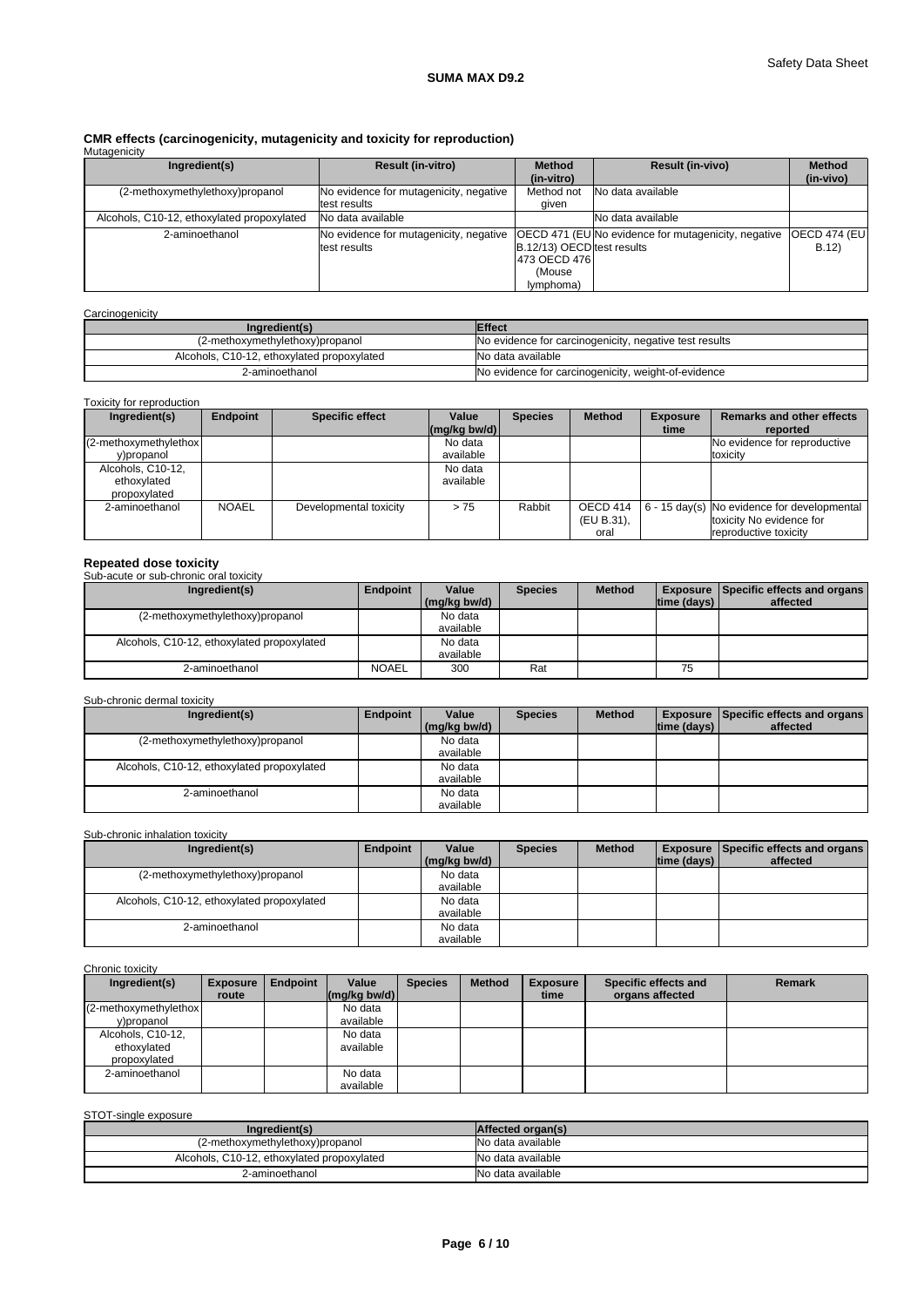## STOT-repeated exposure

| Ingredient(s)                              | Affected organ(s) |
|--------------------------------------------|-------------------|
| (2-methoxymethylethoxy)propanol            | No data available |
| Alcohols, C10-12, ethoxylated propoxylated | No data available |
| 2-aminoethanol                             | No data available |

#### **Aspiration hazard**

Substances with an aspiration hazard (H304), if any, are listed in section 3. If relevant, see section 9 for dynamic viscosity and relative density of the product.

### **Potential adverse health effects and symptoms**

Effects and symptoms related to the product, if any, are listed in subsection 4.2.

| <b>SECTION 12: Ecological information</b> |  |
|-------------------------------------------|--|
|                                           |  |

## **12.1 Toxicity**

No data is available on the mixture.

Substance data, where relevant and available, are listed below:

# **Aquatic short-term toxicity**

| Aquatic short-term toxicity - fish         |           |                      |                        |                   |                             |
|--------------------------------------------|-----------|----------------------|------------------------|-------------------|-----------------------------|
| Ingredient(s)                              | Endpoint  | Value<br>(mg/l)      | <b>Species</b>         | <b>Method</b>     | <b>Exposure</b><br>time (h) |
| (2-methoxymethylethoxy)propanol            | $LC_{50}$ | >1000                | Poecilia<br>reticulata | Method not given  | 96                          |
| Alcohols, C10-12, ethoxylated propoxylated |           | No data<br>available |                        |                   |                             |
| 2-aminoethanol                             | $LC_{50}$ | 349                  | Cyprinus carpio        | OECD 203 (EU C.1) | 96                          |

| Aquatic short-term toxicity - crustacea    |           |                      |                         |                  |                             |
|--------------------------------------------|-----------|----------------------|-------------------------|------------------|-----------------------------|
| Ingredient(s)                              | Endpoint  | Value<br>(mg/l)      | <b>Species</b>          | <b>Method</b>    | <b>Exposure</b><br>time (h) |
| (2-methoxymethylethoxy)propanol            | $EC_{50}$ | 1919                 | Daphnia<br>magna Straus | Method not given | 48                          |
| Alcohols, C10-12, ethoxylated propoxylated |           | No data<br>available |                         |                  |                             |
| 2-aminoethanol                             | $EC_{50}$ | 65                   | Daphnia<br>magna Straus | OECD 202. static | 48                          |

#### Aquatic short-term toxicity - algae

| Ingredient(s)                              | Endpoint    | Value<br>(mg/l)      | <b>Species</b>                         | <b>Method</b>     | <b>Exposure</b><br>time (h) |
|--------------------------------------------|-------------|----------------------|----------------------------------------|-------------------|-----------------------------|
| (2-methoxymethylethoxy)propanol            | EC 50       | >969                 | Selenastrum<br>capricornutum           | Method not given  | 72                          |
| Alcohols, C10-12, ethoxylated propoxylated |             | No data<br>available |                                        |                   |                             |
| 2-aminoethanol                             | <b>NOEC</b> |                      | Pseudokirchner<br>iella<br>subcapitata | OECD 201 (EU C.3) | 72                          |

## Aquatic short-term toxicity - marine species

| Ingredient(s)                              | Endpoint | Value<br>(mq/l) | <b>Species</b> | <b>Method</b> | <b>Exposure</b><br> time (days) |  |
|--------------------------------------------|----------|-----------------|----------------|---------------|---------------------------------|--|
| (2-methoxymethylethoxy)propanol            |          | No data         |                |               |                                 |  |
|                                            |          | available       |                |               |                                 |  |
| Alcohols, C10-12, ethoxylated propoxylated |          | No data         |                |               |                                 |  |
|                                            |          | available       |                |               |                                 |  |
| 2-aminoethanol                             |          | No data         |                |               |                                 |  |
|                                            |          | available       |                |               |                                 |  |

| Impact on sewage plants - toxicity to bacteria |           |                      |                       |                                           |                         |
|------------------------------------------------|-----------|----------------------|-----------------------|-------------------------------------------|-------------------------|
| Ingredient(s)                                  | Endpoint  | Value<br>(mg/l)      | <b>Inoculum</b>       | <b>Method</b>                             | <b>Exposure</b><br>time |
| (2-methoxymethylethoxy)propanol                | $EC_{10}$ | 4168                 | Pseudomonas<br>putida | Method not given                          |                         |
| Alcohols, C10-12, ethoxylated propoxylated     |           | No data<br>available |                       |                                           |                         |
| 2-aminoethanol                                 | EC 50     | >1000                | Activated<br>sludge   | DIN EN ISO<br>8192-OECD<br>209-88/302/EEC | 3 hour(s)               |

#### **Aquatic long-term toxicity**

|  | Aquatic long-term toxicity - fish |
|--|-----------------------------------|

| Ingredient(s)                   | <b>Endpoint</b> | Value<br>(mg/l) | <b>Species</b> | <b>Method</b> | <b>Exposure</b><br>time | <b>Effects observed</b> |
|---------------------------------|-----------------|-----------------|----------------|---------------|-------------------------|-------------------------|
| (2-methoxymethylethoxy)propanol |                 | No data         |                |               |                         |                         |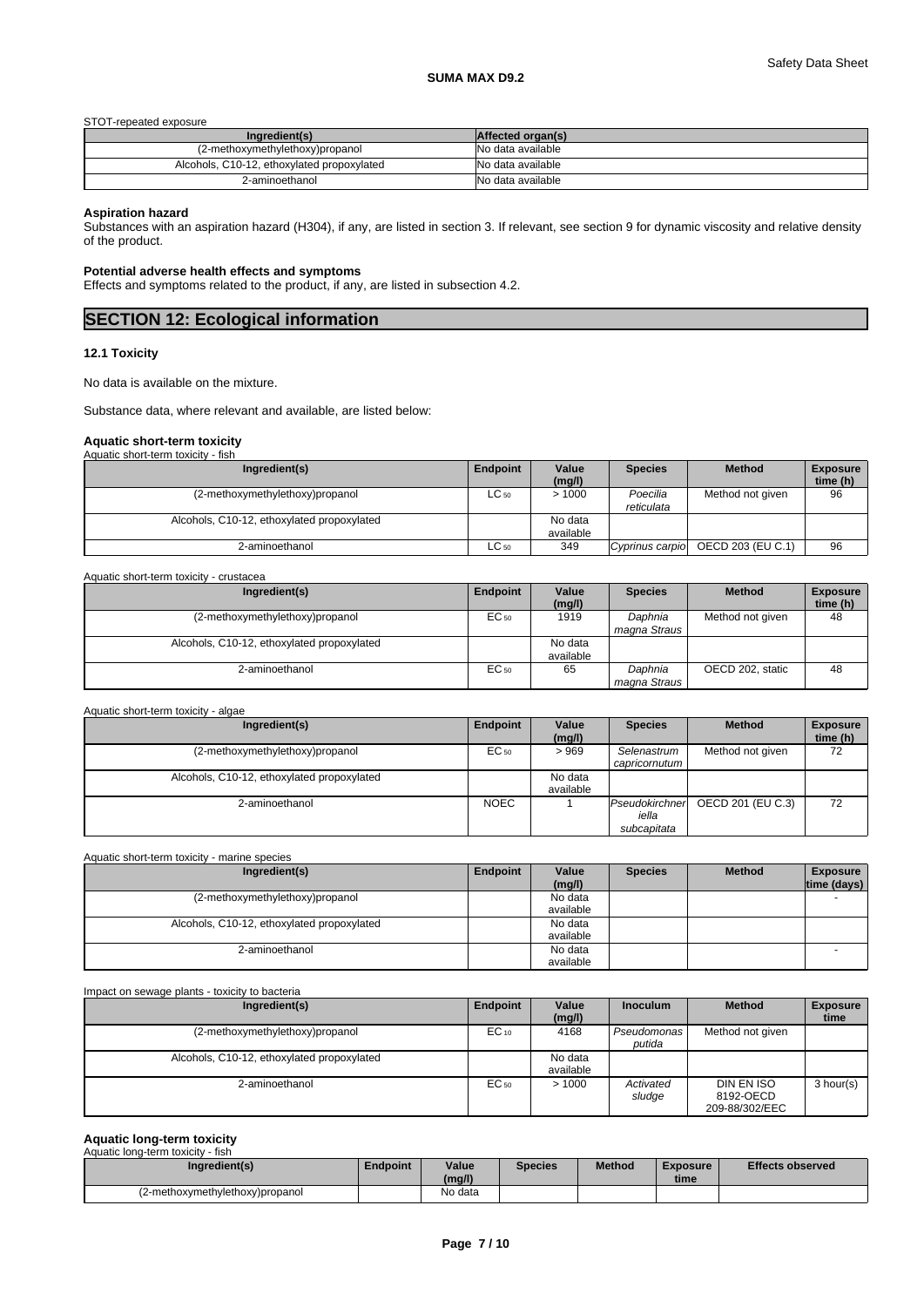# **SUMA MAX D9.2**

|                                            |      | available    |                 |                 |           |  |
|--------------------------------------------|------|--------------|-----------------|-----------------|-----------|--|
| Alcohols, C10-12, ethoxylated propoxylated |      | No data      |                 |                 |           |  |
|                                            |      | available    |                 |                 |           |  |
| 2-aminoethanol                             | NOEC | . . <u>.</u> | Oryzias latipes | <b>OECD 210</b> | 30 day(s) |  |

Aquatic long-term toxicity - crustacea

| Ingredient(s)                              | Endpoint    | Value<br>(mg/l)      | <b>Species</b>   | <b>Method</b>       | <b>Exposure</b><br>time | <b>Effects observed</b> |
|--------------------------------------------|-------------|----------------------|------------------|---------------------|-------------------------|-------------------------|
| (2-methoxymethylethoxy)propanol            | <b>NOEC</b> | > 0.5                | Daphnia<br>maqna | Method not<br>given | $22 \text{ day}(s)$     |                         |
| Alcohols, C10-12, ethoxylated propoxylated |             | No data<br>available |                  |                     |                         |                         |
| 2-aminoethanol                             | <b>NOEC</b> | 0.85                 | Daphnia<br>maqna | OECD <sub>211</sub> | $21$ day(s)             |                         |

Aquatic toxicity to other aquatic benthic organisms, including sediment-dwelling organisms, if available:

| Ingredient(s)                              | Endpoint | Value<br>(mg/kg dw<br>sediment) | <b>Species</b> | <b>Method</b> | <b>Exposure</b><br>$ time$ (days) $ $ | <b>Effects observed</b> |
|--------------------------------------------|----------|---------------------------------|----------------|---------------|---------------------------------------|-------------------------|
| (2-methoxymethylethoxy)propanol            |          | No data<br>available            |                |               | <b>.</b>                              |                         |
| Alcohols, C10-12, ethoxylated propoxylated |          | No data<br>available            |                |               |                                       |                         |
| 2-aminoethanol                             |          | No data<br>available            |                |               |                                       |                         |

## **Terrestrial toxicity**

Terrestrial toxicity - soil invertebrates, including earthworms, if available:

| Ingredient(s)                   | Endpoint | Value     | <b>Species</b> | <b>Method</b> | <b>Exposure</b>          | <b>Effects observed</b> |
|---------------------------------|----------|-----------|----------------|---------------|--------------------------|-------------------------|
|                                 |          | (mg/kg dw |                |               | time (days)              |                         |
|                                 |          | soil)     |                |               |                          |                         |
| (2-methoxymethylethoxy)propanol |          | No data   |                |               | $\overline{\phantom{a}}$ |                         |
|                                 |          | available |                |               |                          |                         |
| 2-aminoethanol                  |          | No data   |                |               |                          |                         |
|                                 |          | available |                |               |                          |                         |

## Terrestrial toxicity - plants, if available:

| Ingredient(s)                   | Endpoint | Value     | <b>Species</b> | <b>Method</b> | Exposure           | <b>Effects observed</b> |
|---------------------------------|----------|-----------|----------------|---------------|--------------------|-------------------------|
|                                 |          | (mg/kg dw |                |               | $ time$ (days) $ $ |                         |
|                                 |          | soil)     |                |               |                    |                         |
| (2-methoxymethylethoxy)propanol |          | No data   |                |               | . .                |                         |
|                                 |          | available |                |               |                    |                         |
| 2-aminoethanol                  |          | No data   |                |               |                    |                         |
|                                 |          | available |                |               |                    |                         |

Terrestrial toxicity - birds, if available:

| Ingredient(s)                   | Endpoint | Value     | <b>Species</b> | <b>Method</b> | <b>Exposure</b> | <b>Effects observed</b> |
|---------------------------------|----------|-----------|----------------|---------------|-----------------|-------------------------|
|                                 |          |           |                |               | Itime (davs) I  |                         |
| (2-methoxymethylethoxy)propanol |          | No data   |                |               |                 |                         |
|                                 |          | available |                |               |                 |                         |
| 2-aminoethanol                  |          | No data   |                |               |                 |                         |
|                                 |          | available |                |               |                 |                         |

Terrestrial toxicity - beneficial insects, if available:

| Ingredient(s)                   | Endpoint | Value     | <b>Species</b> | <b>Method</b> | <b>Exposure</b> | <b>Effects observed</b> |
|---------------------------------|----------|-----------|----------------|---------------|-----------------|-------------------------|
|                                 |          | (mg/kg dw |                |               | time (days)     |                         |
|                                 |          | soil)     |                |               |                 |                         |
| (2-methoxymethylethoxy)propanol |          | No data   |                |               |                 |                         |
|                                 |          | available |                |               |                 |                         |
| 2-aminoethanol                  |          | No data   |                |               |                 |                         |
|                                 |          | available |                |               |                 |                         |

Terrestrial toxicity - soil bacteria, if available:

| Ingredient(s)                   | Endpoint | Value     | <b>Species</b> | <b>Method</b> | <b>Exposure</b> | <b>Effects observed</b> |
|---------------------------------|----------|-----------|----------------|---------------|-----------------|-------------------------|
|                                 |          | (mg/kg dw |                |               | time (days)     |                         |
|                                 |          | soil)     |                |               |                 |                         |
| (2-methoxymethylethoxy)propanol |          | No data   |                |               |                 |                         |
|                                 |          | available |                |               |                 |                         |
| 2-aminoethanol                  |          | No data   |                |               |                 |                         |
|                                 |          | available |                |               |                 |                         |

# **12.2 Persistence and degradability**

**Abiotic degradation** Abiotic degradation - photodegradation in air, if available:

| Ingredient(s)                      | Half-life time | Method           | Evaluation                    | Remark |
|------------------------------------|----------------|------------------|-------------------------------|--------|
| 2-meth<br>oxymethylethoxy)propanol | day(s)         | Method not given | .<br>IRapidly photodegradable |        |

Abiotic degradation - hydrolysis, if available:

Abiotic degradation - other processes, if available: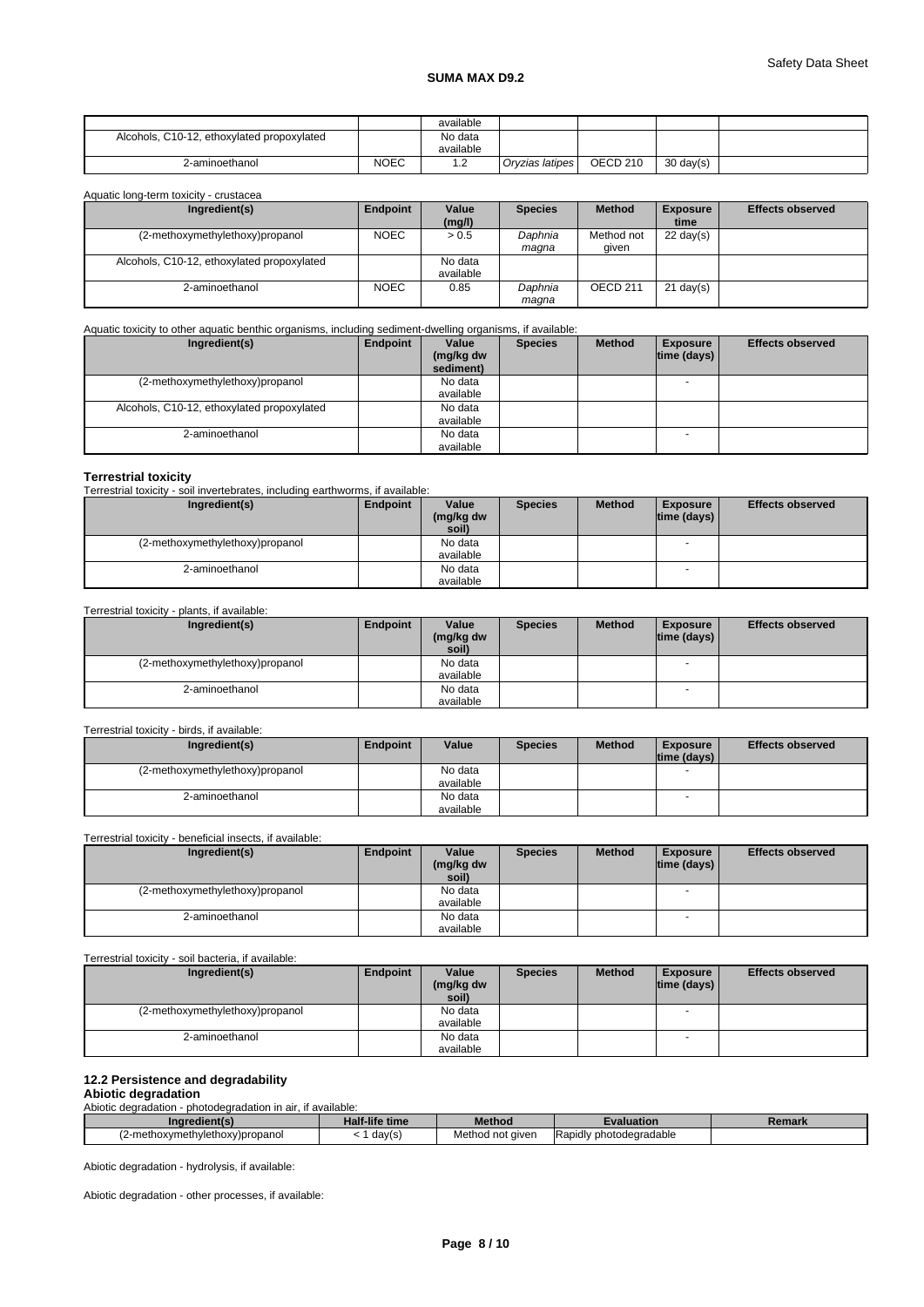### **Biodegradation**

| Ready biodegradability - aerobic conditions |                 |                      |                                      |               |                       |
|---------------------------------------------|-----------------|----------------------|--------------------------------------|---------------|-----------------------|
| Ingredient(s)                               | <b>Inoculum</b> | Analytical<br>method | $DT_{50}$                            | <b>Method</b> | <b>Evaluation</b>     |
| (2-methoxymethylethoxy)propanol             |                 |                      | Oxygen depletion   75 % in 28 day(s) | OECD 301F     | Readily biodegradable |
| Alcohols, C10-12, ethoxylated propoxylated  |                 |                      |                                      |               | No data available     |
| 2-aminoethanol                              |                 | DOC reduction        | > 90 % in 21<br>day(s)               | OECD 301A     | Readily biodegradable |

Ready biodegradability - anaerobic and marine conditions, if available:

Degradation in relevant environmental compartments, if available:

#### **12.3 Bioaccumulative potential**

| Partition coefficient n-octanol/water (log Kow) |                   |                  |                                   |        |
|-------------------------------------------------|-------------------|------------------|-----------------------------------|--------|
| Ingredient(s)                                   | Value             | <b>Method</b>    | <b>Evaluation</b>                 | Remark |
| (2-methoxymethylethoxy)propanol                 | 1.01              | Method not given | Low potential for bioaccumulation |        |
| Alcohols, C10-12, ethoxylated                   | No data available |                  |                                   |        |
| propoxylated                                    |                   |                  |                                   |        |
| 2-aminoethanol                                  | $-1.91$           | OECD 107         | No bioaccumulation expected       |        |

| Bioconcentration factor (BCF)                     |                   |                |               |                   |        |
|---------------------------------------------------|-------------------|----------------|---------------|-------------------|--------|
| Ingredient(s)                                     | Value             | <b>Species</b> | <b>Method</b> | <b>Evaluation</b> | Remark |
| $(2$ -methoxymethylethox $\log$ No data available |                   |                |               |                   |        |
| y)propanol                                        |                   |                |               |                   |        |
| Alcohols, C10-12,                                 | No data available |                |               |                   |        |
| ethoxylated                                       |                   |                |               |                   |        |
| propoxylated                                      |                   |                |               |                   |        |
| 2-aminoethanol                                    | No data available |                |               |                   |        |

## **12.4 Mobility in soil**

Adsorption/Desorption to soil or sediment

| Ingredient(s)                              | Adsorption<br>coefficient<br>Log Koc | <b>Desorption</b><br>coefficient<br>Log Koc(des) | <b>Method</b>     | Soil/sediment<br>type | <b>Evaluation</b>                                                                                        |
|--------------------------------------------|--------------------------------------|--------------------------------------------------|-------------------|-----------------------|----------------------------------------------------------------------------------------------------------|
| (2-methoxymethylethoxy)propanol            | No data available                    |                                                  |                   |                       | High potential for mobility in<br><b>Isoi</b>                                                            |
| Alcohols, C10-12, ethoxylated propoxylated | l No data available                  |                                                  |                   |                       |                                                                                                          |
| 2-aminoethanol                             | 0.067                                |                                                  | Model calculation |                       | Potential for mobility in soil,<br>soluble in water Adsorption<br>to solid soil phase is not<br>expected |

#### **12.5 Other adverse effects**

No other adverse effects known.

# **SECTION 13: Disposal considerations**

### **13.1 Waste treatment methods Waste from residues / unused products:**

The concentrated contents or contaminated packaging should be disposed of by a certified handler or according to the site permit. Release of waste to sewers is discouraged. The cleaned packaging material is suitable for energy recovery or recycling in line with local legislation.

# **Empty packaging**

**Recommendation:** Dispose of observing national or local regulations.

# **SECTION 14: Transport information**

#### **ADG, IMO/IMDG, ICAO/IATA**

- **14.1 UN number:** Non-dangerous goods
- **14.2 UN proper shipping name:** Non-dangerous goods
- **14.3 Transport hazard class(es):** Non-dangerous goods
- **14.4 Packing group:** Non-dangerous goods
- **14.5 Environmental hazards:** Non-dangerous goods
- **14.6 Special precautions for user:** Non-dangerous goods

**14.7 Transport in bulk according to Annex II of MARPOL and the IBC Code:** Non-dangerous goods

**Hazchem code:** None allocated

# **SECTION 15: Regulatory information**

#### **15.1 Safety, health and environmental regulations/legislation specific for the substance or mixture**

**Poison schedule A** poison schedule number has not been allocated to this product using the criteria in the Standard